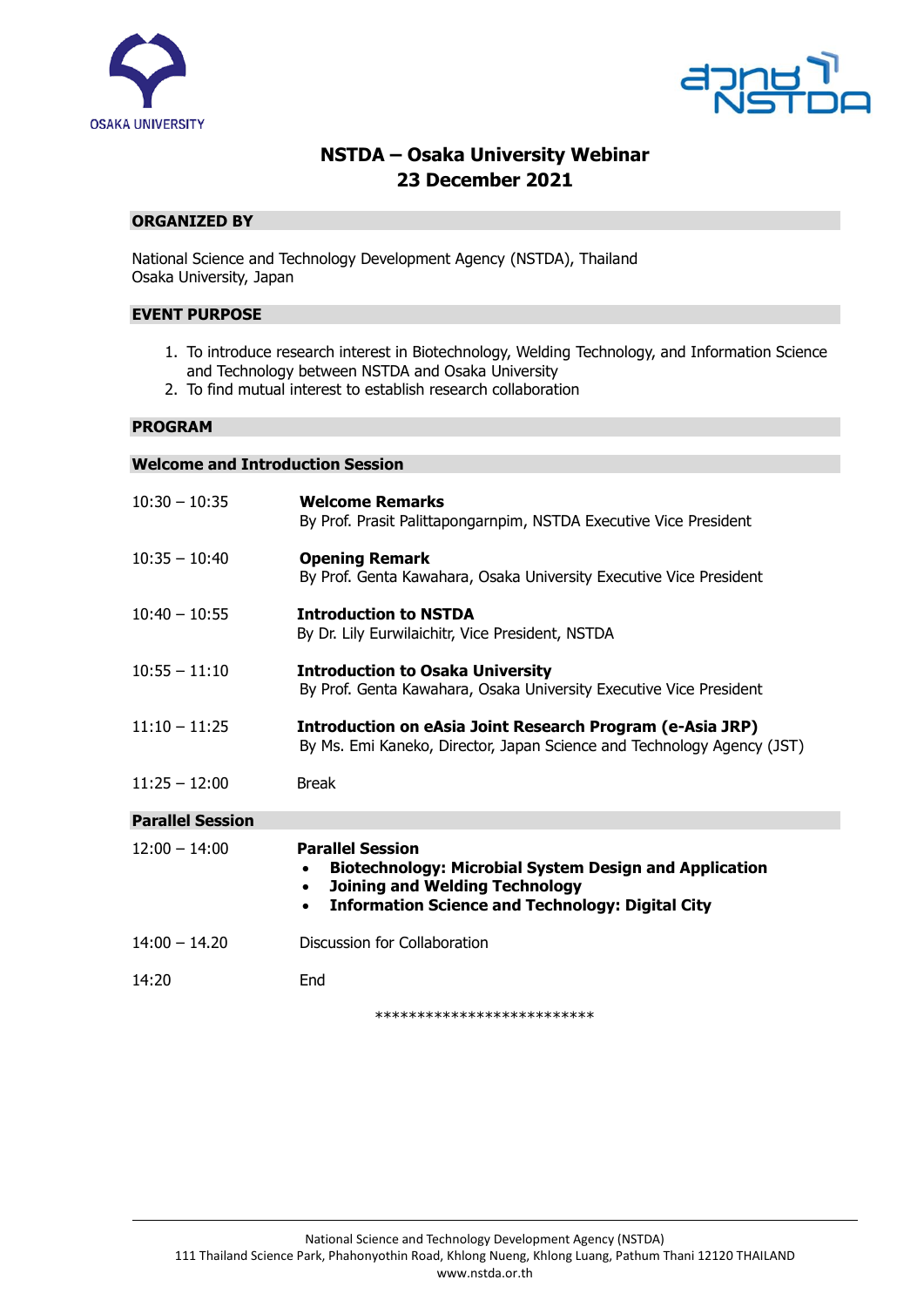



## **Parallel Session Program:**

**Session 1: Biotechnology on Microbial System Design and Application**

| $12:00 - 12:20$                                  | Development of yeast expression system for heterologous protein<br>production: molecular genetics and secretion mechanisms<br>By Dr. Niran Roongsawang, Principal Researcher, BIOTEC, NSTDA                                                                                        |  |
|--------------------------------------------------|------------------------------------------------------------------------------------------------------------------------------------------------------------------------------------------------------------------------------------------------------------------------------------|--|
| $12:20 - 12:40$                                  | Molecular breeding of oleaginous yeast Rhodotorula toruloides for<br>lipid production<br>By Prof. Dr. Kazuhito Fujiyama, International Center for Biotechnology, Osaka<br><b>University</b>                                                                                        |  |
| $12:40 - 13:00$                                  | Metagenomic Exploration of uncultured microbial bioresources for<br>biotechnological application<br>By Dr. Verawat Champreda, Director, Biorefinery Technology and Bioproducts<br>Research Group, BIOTEC, NSTDA                                                                    |  |
| $13:00 - 13:20$                                  | Development of a microbiota modification technique using antisense<br>peptide nucleic acids<br>By Dr. OKANO Kenji, International Center for Biotechnology, Osaka University                                                                                                        |  |
| $13.20 - 13.40$                                  | Bioprocess engineering and metabolic flux redistribution toward<br>microbial production of value-added chemicals<br>By Dr. Kanokarn Kocharin, Researcher, Biorefinery Technology and Bioproducts<br>Research Group, BIOTEC, NSTDA                                                  |  |
| $13:40 - 14:00$                                  | Comparative 13C-metabolic flux analysis indicate elevation of ATP<br>regeneration, carbon dioxide, and heat production in industrial<br>Saccharomyces cerevisiae strains<br>By Prof. Dr. Fumio Matsuda, Graduate School of Information Science and<br>Technology, Osaka University |  |
| $14:20 - 14:40$                                  | <b>AMR in Southeast Asia</b><br>By Dr. Yukihiro Akeda, Department of Bacteriology I, National Institute of<br>Infectious Diseases, Tokyo, Japan/Research Institute for Microbial Diseases,<br>Osaka University                                                                     |  |
| $14:40 - 15:00$                                  | Discussion for collaboration                                                                                                                                                                                                                                                       |  |
| 15:00                                            | End                                                                                                                                                                                                                                                                                |  |
| <b>Session 2: Joining and Welding Technology</b> |                                                                                                                                                                                                                                                                                    |  |
| $12:00 - 12:20$                                  | Linear Friction Welding of Various Metals with 100% Joint Efficiency<br>By Prof. Dr. Hidetoshi Fujii, JWRI, Osaka University                                                                                                                                                       |  |
| $12:20 - 12:40$                                  | <b>Dissimilar Materials Joining for Mobility Applications</b><br>By Dr. Sinthu Chanthapan, Researcher of RMT, NSTDA                                                                                                                                                                |  |
| $12:40 - 13:00$                                  | Development of Additively Manufacturing for Copper using High<br><b>Brightness Blue Diode Laser</b><br>By Prof. Dr. Yuji Sato, JWRI, Osaka University                                                                                                                              |  |
| $13:00 - 13:20$                                  | Microstructure and hardness of novel 316L/TiN composite fabricated<br>by SLM<br>By Dr. Dhritti Tanprayoon, Researcher of MTEC, NSTDA                                                                                                                                               |  |
| $13:20 - 13:40$                                  | Aluminum Honeycomb Panel for Electric Vehicle Battery Enclosure<br>By Dr. Sutee Olarnrithinun, Researcher of RMT, NSTDA                                                                                                                                                            |  |
| $13:40 - 14:00$                                  | Discussion for Collaboration                                                                                                                                                                                                                                                       |  |
| 14:00                                            | End                                                                                                                                                                                                                                                                                |  |